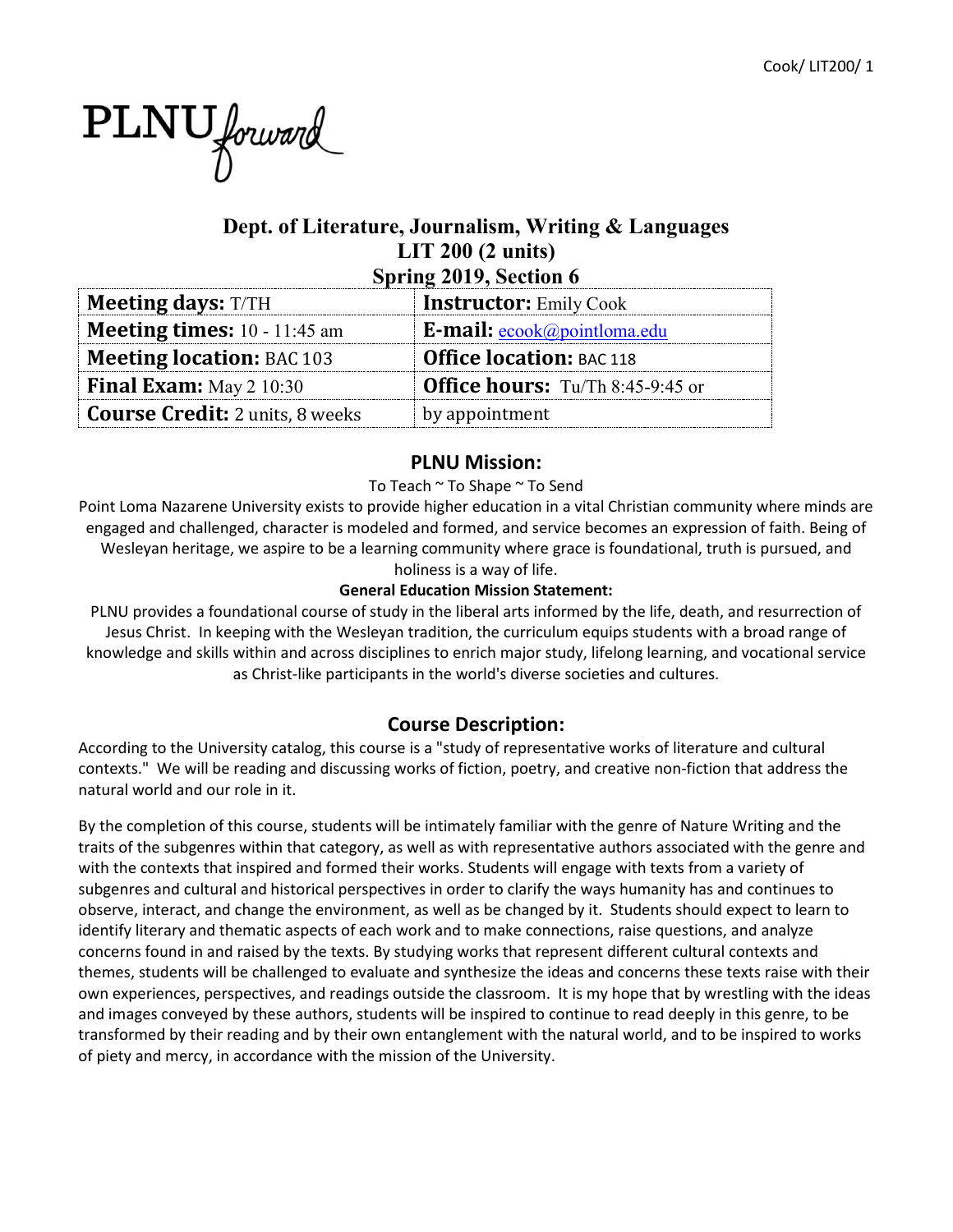# **Materials Required:**

- Finch, Robert and John Elder, editors. *Nature Writing: The Tradition in English.* Norton: NY, 2002
- Thoreau, Henry David. *Walden*. Any edition
- Martin, Mark, editor. *I'm With the Bears*. Verso: NY, 2011.
- Printouts of readings linked on Canvas
- One notebook or journal to take notes in class

# **Institutional Learning Outcomes (ILO) and General Education Learning Outcomes (GELO):**

This class aligns with these goals defined by the University:

**Context**: Learning, Informed by our Faith in Christ

**ILO #1**: Students will acquire knowledge of human cultures and the physical and natural world while developing skills and habits that foster life-long learning

- GELO 1a. Written: Students will be able to effectively express ideas and information to others through written communication.
- GELO 1b. Oral: Students will be able to effectively express ideas and information to others through oral communication.
- GELO 1c. Information Literacy: Students will be able to access and cite information as well as evaluate the logic, validity, and relevance of information from a variety of sources.
- GELO 1d. Critical Thinking: Students will be able to examine, critique and synthesize information in order to arrive at reasoned conclusions.
- GELO 1e. Quantitative Reasoning: Students will be able to solve problems that are quantitative in nature.

#### **Context**: Growing, In a Christ-Centered Faith Community

**ILO #2:** Students will develop a deeper and more informed understanding of self and others as they negotiate complex environments

- GELO 2a. Students will develop an understanding of self that fosters personal wellbeing.
- GELO 2b. Students will understand and appreciate diverse forms of artistic expression.
- GELO 2c. Students will demonstrate an understanding of the complex issues faced by diverse groups in global and/or cross-cultural contexts.

**Context**: Serving, In a Context of Christian Faith

**ILO#3:** Students will serve locally and/or globally in vocational and social settings

• GELO 3. Students will demonstrate an understanding of Christian Scripture, Tradition, and Ethics, including engagement in acts of devotion and works of mercy.

#### **Course Learning Outcomes (CLOs)**

#### *Each student enrolled in LIT 200 shall*

1. Experience the sheer enjoyment of reading, thinking and talking or writing about a selection of excellent literature, always able to explain why the reader reacts as she/he does.

2. Develop some knowledge of the development of the Western nature narrative over time

3. Use contextual information where available as a window on the mind of the author

4. Regard literature as pieces of art, parallel to paintings, musical compositions, films or sculptures, with particular distinguishing characteristics that may be compared and contrasted with other art pieces of their genre

5. Use the terminology of literary analysis to discuss and write about texts

6. Analyze, by way of individual study, class discussion and writing, the texts we read as views of life—whether, for example, realistic or constrained by an overwhelming positive or negative orientation

7. Come to realize that any work of art to some degree becomes a different entity when "decoded" by each individual. (The test of a reader's interpretation is really a test of her/his ability to articulate that position and link it convincingly to cited evidence from the work.)

8. Work individually and in small groups on leadership preparation and execution.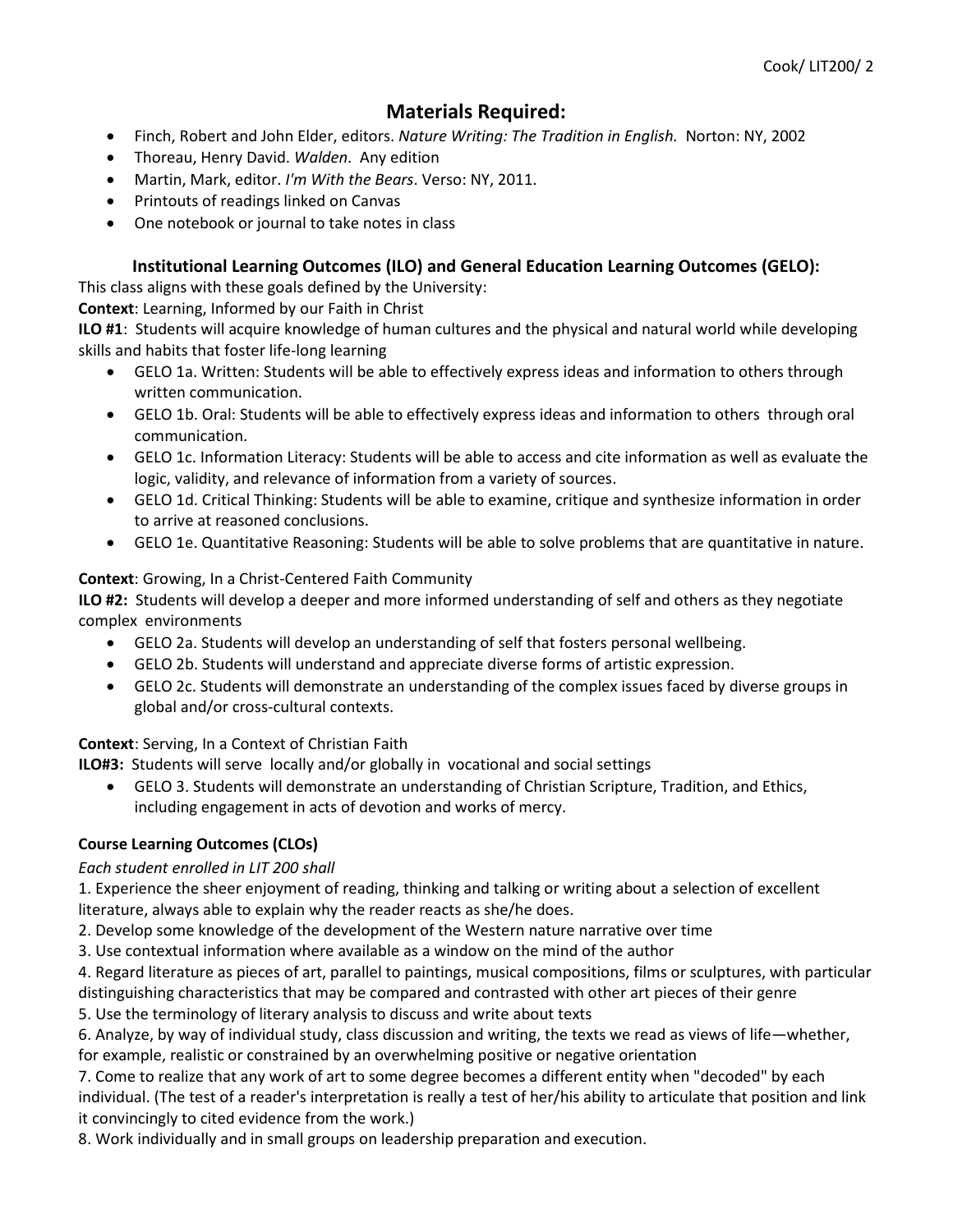By the completion of this course, students will be able to

- 1. Closely read (comprehension, analysis) and critically analyze (analysis) texts in their original languages and/or in translation. (GELO 1d, 2b) (PLO 2, 3, 4)
- 2. Recall (knowledge), identify (knowledge), and use (application) fundamental concepts of literary study to read and discuss texts
	- a. Standard literary terminology
	- b. Modes/genres of literature
	- c. Elements of literary genres
	- d. Literary periods (dates, writers, characteristics, and important developments)
	- e. Extra-literary research (GELO 1d, 2b) (PLO 2, 3, 4)
- 3. Connect (synthesis) the works with their own lives and with the social, cultural, and historical contexts of the works and their authors. (GELO 1d, 2b) (PLO 1)

# **Assessment and Grading:**

To meet these learning objectives, the following assignments will form the basis of student assessment:

| · Quizzes: 5 quizzes, 10 points each 8%              | Grades are based on the University grade scale: |  |  |
|------------------------------------------------------|-------------------------------------------------|--|--|
| • Journal assignments: 6 entries, 25 points each 23% | $A = 93 - 100$                                  |  |  |
| -includes participation points                       | $A = 92 - 90$                                   |  |  |
| • Paper 1: 100 points 15%                            | $B+=87-89$                                      |  |  |
| • Paper 2: 150 points 23%                            | $B = 83 - 86$                                   |  |  |
| • Presentation: 100 points 15%                       | $B = 80 - 82$                                   |  |  |
| • Final Exam: 100 points 15%                         | $C+=77-79$                                      |  |  |
| • Participation/improvement 1%                       | $C = 73 - 76$                                   |  |  |
| Total points: 650 points 100%                        | $C = 70 - 72$                                   |  |  |
|                                                      | $D+=67-69$                                      |  |  |
| Extra credit: 25 points: Two page summary of         | $D=63-66$                                       |  |  |
| environmental service learning engagement            | $D = 60 - 62$                                   |  |  |
|                                                      | $F = 0-59$                                      |  |  |

#### **Assignments:**

More complete descriptions of assignments will be provided in class and on Canvas, along with grading rubrics for each type of assignment, but here is what students can expect:

- Short quizzes over the reading assignments will be taken on Canvas before the class period they are due.
- Weekly journal assignments will be submitted on Canvas as well, but should be brought to class. The journal entries will be responses to prompts, as well as notes and reflections on the readings. Students can expect these to be about 1-2 pages of writing.
- Readings with annotations should be brought to class as well. This class requires A LOT of reading. You will have to learn to balance skimming and reading deeply.
- The first paper will be a 3 page paper in MLA format analyzing and reflecting on *Walden*.
- The second paper will be a 3 page paper in MLA format analyzing a theme discussed during the term.
- A 10 minute presentation will give students the opportunity to teach the class about an unassigned reading of their choice.
- The final exam will be a comprehensive in-class test that includes both objective questions about the reading material, literary concepts, and a short essay.

#### **Late Policy:**

All assignments are to be submitted by the beginning of the class session when they are due—including assignments posted in Canvas. I recognize unforeseen circumstances arise, so I do accept late assignments up to two weeks late, except assignments due the last week of class. For each day that the assignment is late, the grade will be lowered 5%. Incompletes will only be allowed in extremely unusual circumstances.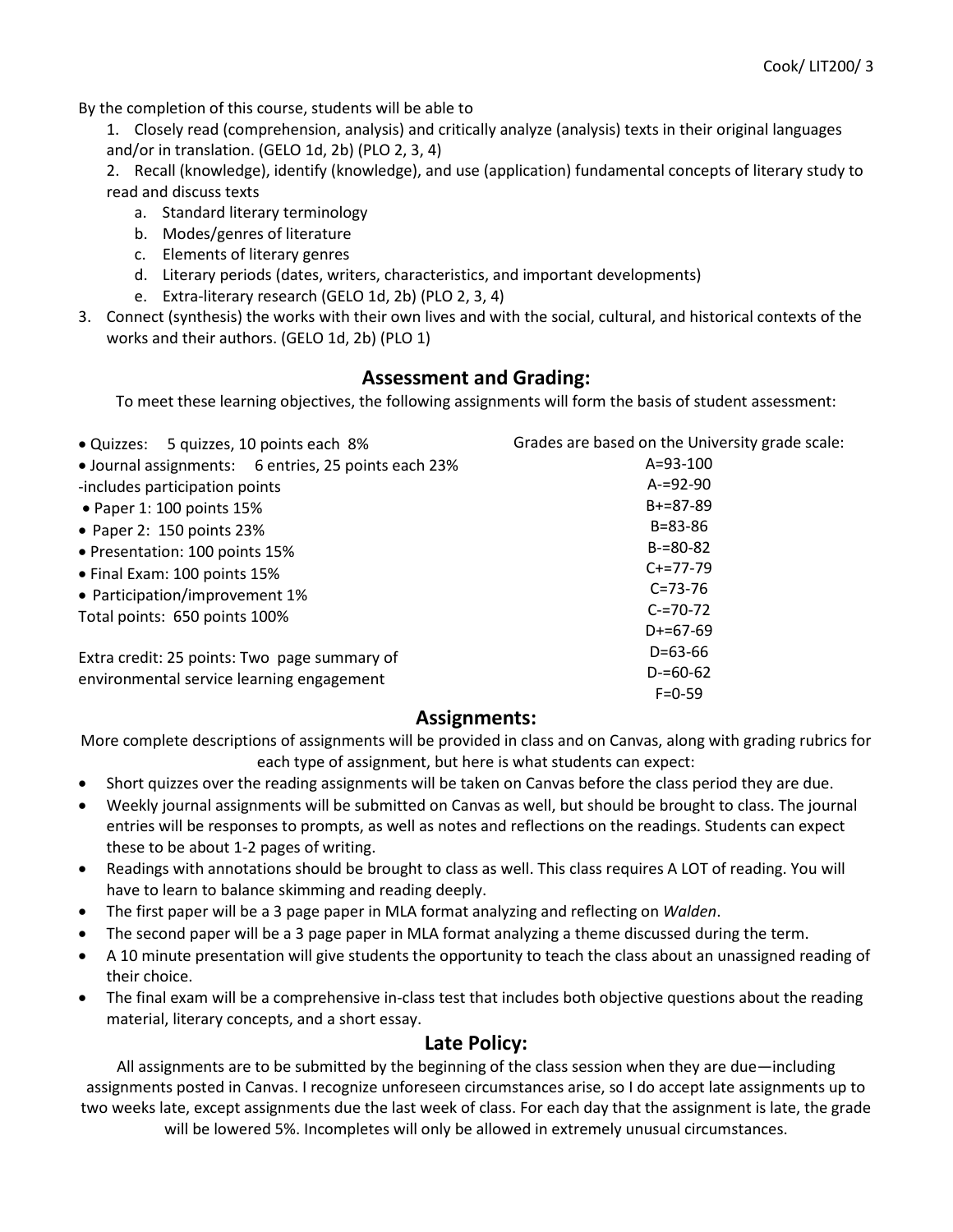#### **Academic Accommodations Policy:**

If you have a diagnosed disability, please contact PLNU's Disability Resource Center (DRC) within the first two weeks of class to demonstrate need and to register for accommodation by phone at 619-849- 2486 or by e-mail at DRC@pointloma.edu. See the Disability Resource Center for additional information. In addition, please come and talk to me or send me an email about how I can best help you succeed in this class.

# **Attendance and Participation Policy:**

Because this class is discussion based, success requires regular and punctual attendance. According to university policy, if you miss more than 10% of the class meetings, you may be de-enrolled. Since this class meets 15 times, you may be at risk if you miss more than 2 classes without consulting with me. If you miss more than 4 classes, you may be de-enrolled automatically. Consult the section on Academic Policies in the Undergraduate Academic Catalog for more information.

Please see me or send me an email if you know you are going to miss a class or you have an illness. It is your responsibility to check with a classmate for notes and to check Canvas for announcements if you miss class.

Participation also requires that you be mentally present in the classroom, prepared for the discussions, and engaged in the material. Preparation will be demonstrated by your journal assignments, quizzes, and participation in discussions. Fruitful discussions are meant to be an exchange of ideas and opinions from different perspectives and should raise questions and new considerations. I expect all PLNU students to be courteous, tactful, and kind to their fellow students, even if their ideas and opinions differ.

You will not need your cell phone in order to participate courteously and to engage with the material and other students, so please keep your cell phone silenced and put away. If you are continually checking your phone, I will ask you to leave the class so that you may engage fully with that material, and you will be counted absent.

#### . **Academic Honesty Policy:**

Academic honesty is expected and required. All assignments should be your original work. As the Point Loma policy states, "Students should demonstrate academic honesty by doing original work and by giving appropriate credit to the ideas of others. Academic dishonesty is the act of presenting information, ideas, and/or concepts as one's own when in reality they are the results of another person's creativity and effort."

If I believe a submitted assignment demonstrates intentional academic dishonesty or plagiarism, I may give that assignment a failing grade or request the student resubmit. If the violation is serious or a student continues to violate the academic honesty policy, the student may fail the class. The University Catalog describes the appeal process. If you do not understand what constitutes plagiarism, you can consult the library's tutorial online about avoiding plagiarism or read the University's Academic Policies for definitions of kinds of academic dishonesty and for further policy information at http://catalog.pointloma.edu/content.php?catoid=8&navoid=864.

# **Copyright Policy:**

Non-profit educational institutions such as Point Loma Nazarene University are entitled by law to use some materials protected by the US Copyright Act for educational purposes. I have provided some links and digital content on Canvas for you to read. You are asked to print and annotate these materials for class use, but please do not redistribute or use these materials outside of this course.

#### **Resources:**

There are many resources available to help you succeed in this course and others. These include

- The Writer's Studio in Bond Academic Hall, room 159 and at [http://www.pointloma.edu/experience/academics/schools-departments/department-literature](http://www.pointloma.edu/experience/academics/schools-departments/department-literature-journalism-modern-languages/writers-studio)[journalism-modern-languages/writers-studio.](http://www.pointloma.edu/experience/academics/schools-departments/department-literature-journalism-modern-languages/writers-studio)
- The PLNU Library has print and digital resources to help you find additional information for your papers and presentation. The librarians can assist you in navigating the best databases for your topic.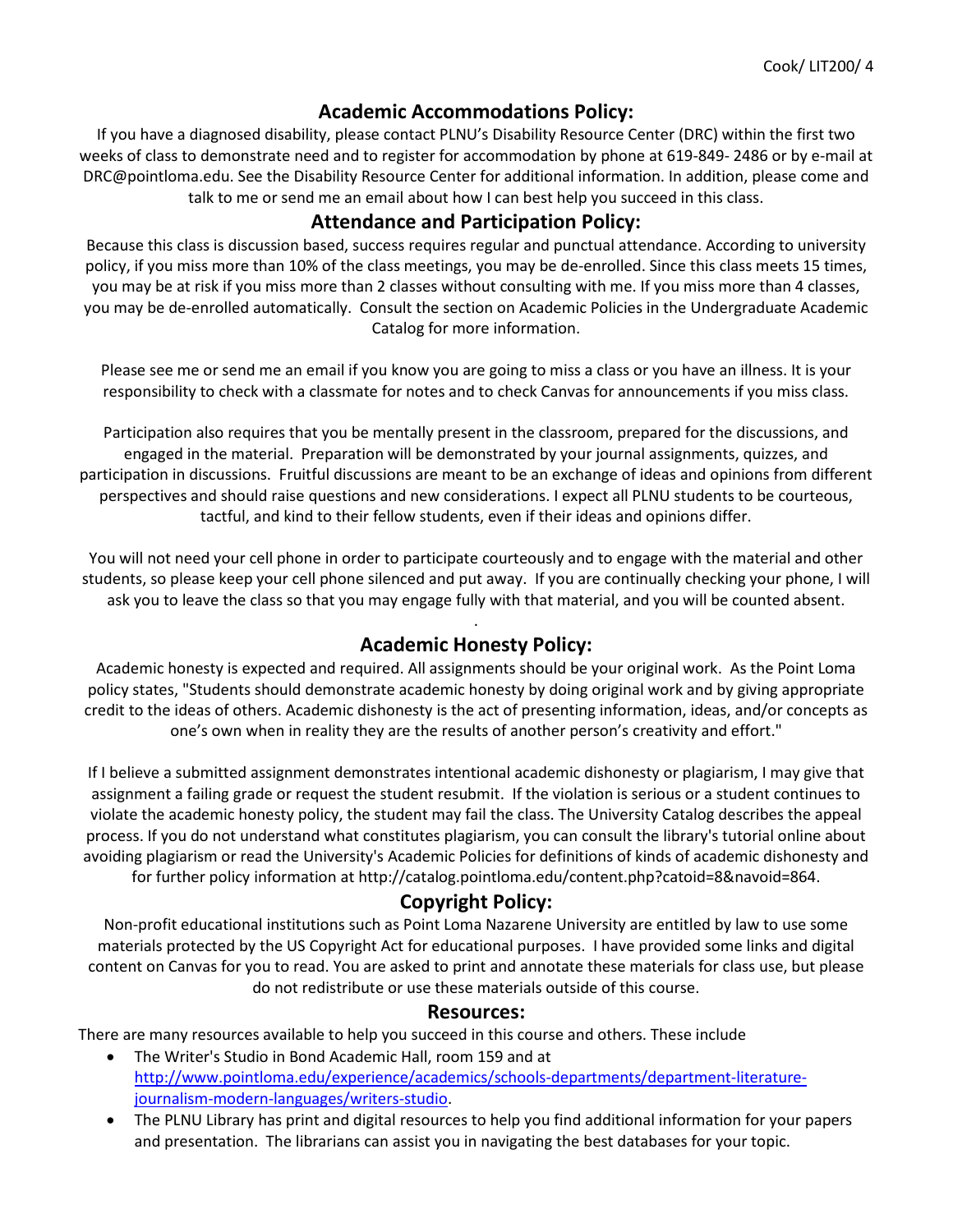- Canvas includes a variety of links to additional resources, including websites to help you with writing and additional information.
- Come see me before or after class or email me at ecook@pointloma.edu if you have any questions or need help finding information. I love connecting with students, answering questions, and talking about literature.

#### **Course Schedule**

Readings and assignment due dates are subject to revision during the term. Be sure to check Canvas for messages.

| <b>Date</b> | <b>Readings</b>                                            | <b>Assignment</b>               |
|-------------|------------------------------------------------------------|---------------------------------|
| Week 1      | Welcome: Introduction                                      | Get to know each other, the     |
| February    | Creation and Flood Stories - print outs provided           | syllabus, course content, and   |
| 28          | Followed by                                                | Canvas                          |
|             | <b>Spring Break</b>                                        | Timeline                        |
|             |                                                            | Begin reading Walden            |
| Week 2      | Mythical creatures and fantastic journeys: Encounters with | Journal 1                       |
| March 12    | nature from ancient times to the Renaissance.              | Continue to read Walden         |
|             | Short excerpts from sources such as Aristotle, Virgil,     |                                 |
|             | Augustine, Shakespeare, Robinson Crusoe, Haiku on Canvas   |                                 |
| March 14    | Natural History: Science and art                           | Quiz 1                          |
|             | NW: 33-53 Gilbert White                                    |                                 |
|             | <b>NW 95-103 Lewis</b>                                     |                                 |
|             | NW 117-121 Audubon                                         |                                 |
|             | NW 151-162 Darwin                                          |                                 |
| Week 3      | Romanticism: Encountering the sublime                      | Journal 2                       |
| March 19    | Poems by Wordsworth, Shelley, and Coleridge on Canvas      | Continue to read Walden         |
|             | NW 90-94: Dorothy Wordsworth                               |                                 |
| March 21    | Transcendentalism: Physical and metaphysical realities     | Quiz 2                          |
|             | NW 140-150: Emerson                                        |                                 |
|             | NW 163-167: Cooper                                         |                                 |
|             | Excerpts from Moby Dick, Leaves of Grass, poems of Emily   |                                 |
|             | Dickinson on Canvas                                        |                                 |
| Week 4      | Walden: Into the Woods                                     | Journal 3                       |
| March 26    | NW 440-448 E. B. White                                     |                                 |
| March 28    | Stories of the sea and survival                            | Paper 1 due                     |
|             | NW 236-238: Clemens                                        | Quiz 3                          |
|             | Canvas: Crane, Hemingway, Krakauer,                        |                                 |
| Week 5      | Muir and friends: Seekers and summits, Western visionaries | Journal 4                       |
| April 2     | NW 250-267: Muir                                           | Begin planning presentation and |
|             | NW 320-325: Austin                                         | paper 2                         |
|             | NW 457-464 Maclean                                         |                                 |
|             | NW 504-513: Stegner                                        |                                 |
|             | NW 614-627: Abbey                                          |                                 |
|             | NW 651-657: Le Guin                                        |                                 |
|             | Steinbeck, Strayed                                         |                                 |
| April 4     | Rachel Carson and the contemporary environmental           | Quiz 4                          |
|             | movement                                                   |                                 |
|             | NW 479-484: Carson                                         |                                 |
|             | NW 485-493: Eisely                                         |                                 |
|             | NW 376-396: Leopold                                        |                                 |